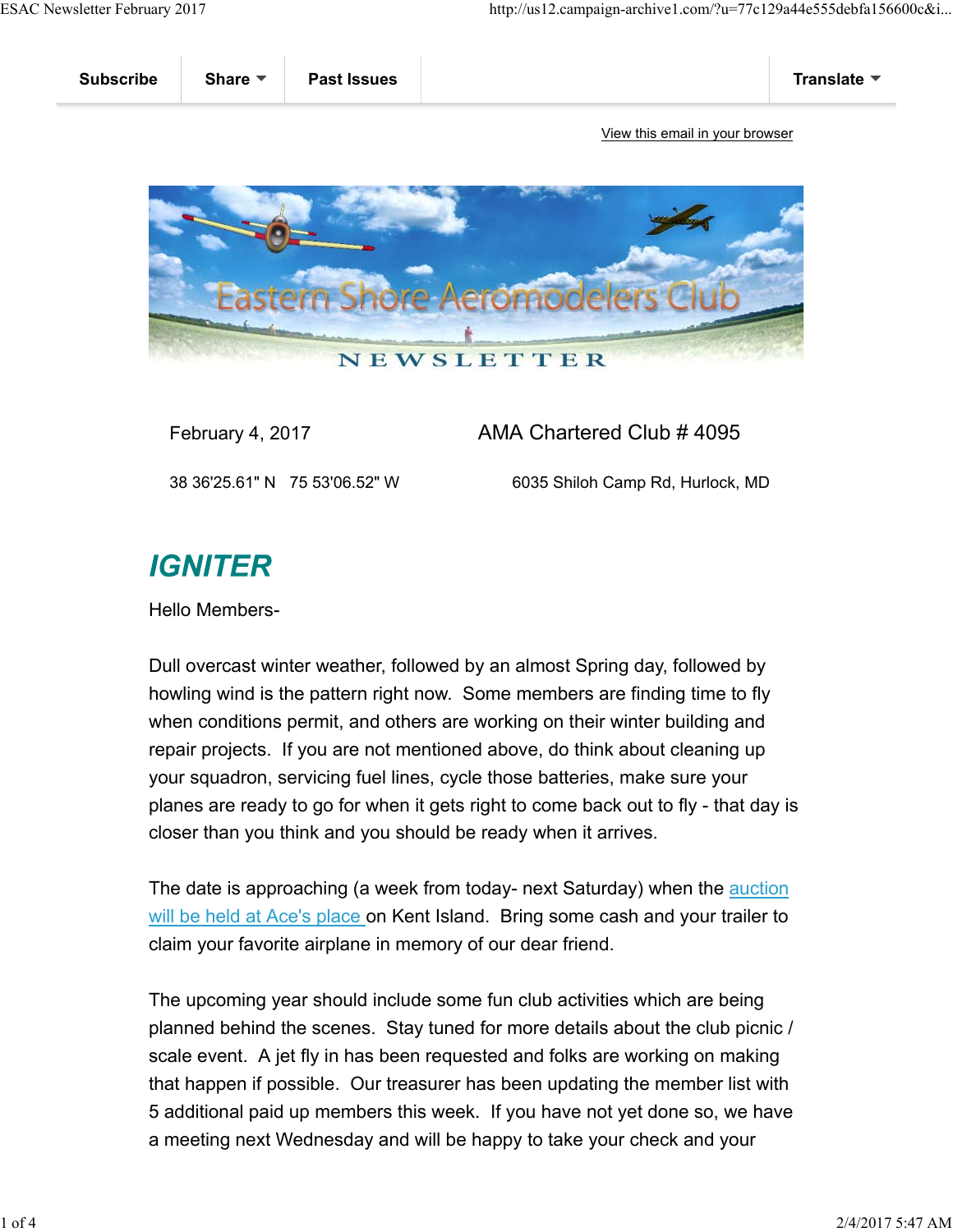upcoming member renewals. Make sure to keep your AMA membership current.

AMA District IV has announced a contest to sponsor a youngster in our district to AMA Camp this summer. Let Jack know if you know of someone who would like to enter. We will have details at the club meeting Wednesday.

See you at the field,

Jack

## A Meeting was called to order on . . .

January 11, 2017 at the Train Station at 7pm. The Treasurer reported 27 paid up members, \$2,639.76 in savings and \$1,757.81 in checking.

The Scale event/picnic committee reported on progress for details of the upcoming picnic and a date of May 13 with May 20 as the rain date. This will be a jointly sponsored event with SAC and ESAC joining forces. There will be fly-in style fun and a People's Choice voting for favorite aircraft. Free food will be available and members will be encouraged to bring food to share. It was suggested that the club consider awarding a "Gravity Sucks" award at the next Christmas party to the member who most deserves it. We will try to remember this throughout the year so that we can document those most deserving.

The possibility of having a jet event was discussed. Dennis Blades agreed to make contact with other jet guys and suggest April 22,29 or May 6 as possible dates.

Prize plaques for IMAC were discussed. IMAC events are scheduled for June17-18 and August 19-20 this year and it has been suggested that we go back to awarding plaques as prizes. Pricing and design options are being considered. Thanks Kenny.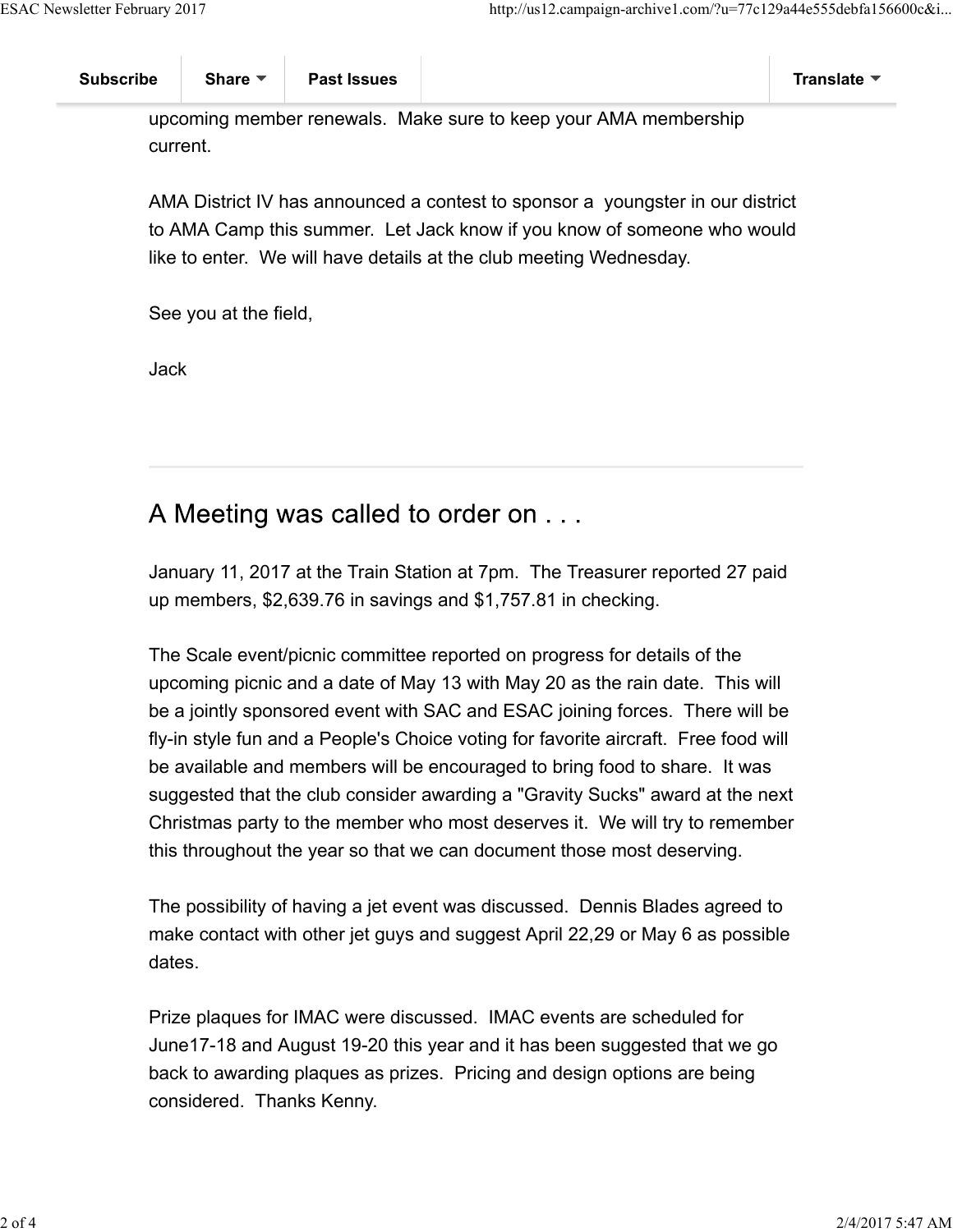There being no further business, the meeting was called to a close at 7:41pm.

- February 8 Club meeting at the train station 7pm
- March 8 Club meeting at the train station 7pm
- April 12 Club meeting at the train station 7pm
- May 10 Club meeting at the FIELD 7pm
- May13 -- SAC/ESAC Scale Picnic
- May 20 -- SAC/ESAC picnic rain date
- June 14 Club meeting at the FIELD 7pm
- June 17-18 -- IMAC Battle at the Bay
- July 12 Club meeting at the Field 7pm
- August 10 Club meeting at the Field 7pm
- August 12-13 Jim Coll Stunt **Contest**
- August 19-20 IMAC **Competition**
- September 13 Club meeting at the Field 7pm
- October 11 Club meeting at the Train Station 7pm
- November 8 Club meeting at the Train Station 7pm
- December 13 Christmas Party Meeting 7pm — at the train station

|                                                | Happy Birthday to You          |                          |
|------------------------------------------------|--------------------------------|--------------------------|
| <b>Support Our Local</b><br><b>Hobby Shops</b> | <b>William Harris -- Feb 8</b> |                          |
|                                                |                                |                          |
|                                                | Duane Lundahl -- Feb 9         | <b>Links</b>             |
| <b>Hobby Stop</b>                              |                                |                          |
| 22762 Sussex Hwy                               | Doug Young -- Feb 3            |                          |
| Seaford, DE                                    |                                | <b>AMA Website</b>       |
| 302-629-3944                                   | Warren Avis -- Feb 17          | <b>AMA - District IV</b> |

### **Hobby Town of**